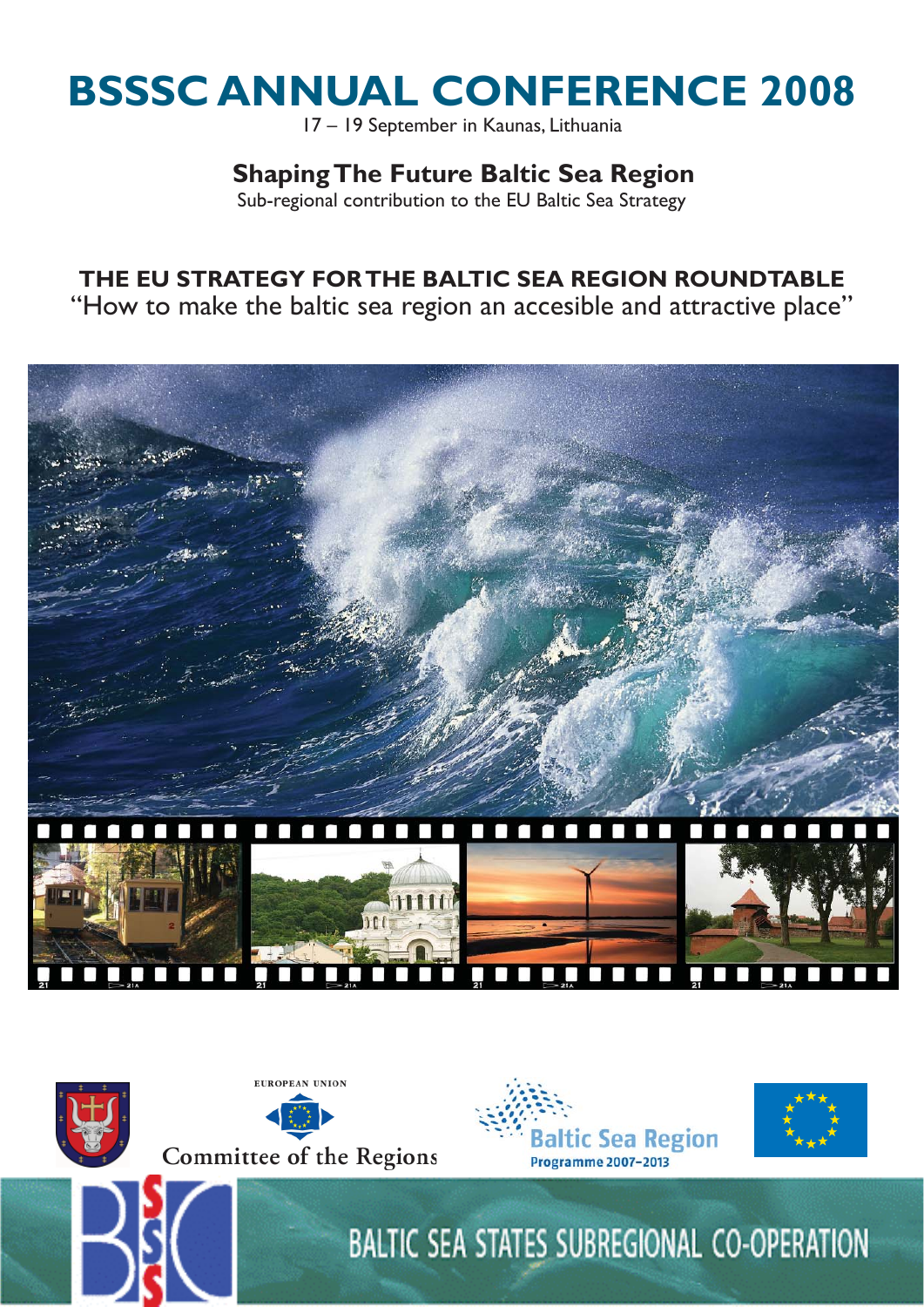## **BSSSC** ANNUAL CONFERENCE 2008

17 – 19 September in Kaunas, Lithuania

## **SHAPING THE FUTURE BALTIC SEA REGION**

**Sub-regional contribution to the EU Strategy for the Baltic Sea Region** 

## PROGRAMME

Venue: Reval Hotel Neris, Kaunas, Lithuania

### **Tuesday 16 September - afternoon**

Arrival of the youth participants Get together event for the youth delegates - introduction to the conference topic, the BSSSC & the youth policy of the BSSSC Dinner - interaction with youth organization from Kaunas: "discover the region and the people living there"

## **Wednesday 17 September**

Youth seminar focus on "sustainable lifestyle" - how we want to see our region in the future - what can we do? Youth network meeting

Arrival of delegates - registration

**14:00 – 17:00** BSSSC Board meeting **17:00 – 19:00** Meeting in the BSSSC WG Maritime Policy

**18:00–19:00** National delegations' meetings

**19:30** Get together dinner Dinner speech given by President of BDF Mr Uffe Ellemann-Jensen

## **Thursday 18 September**

**Registration** 

**09:00 – 10:30**  Official opening of the 16 BSSSC Annual Conference *Moderator: Mr Udo Biss, Norddeutscher Rundfunk (NDR), Kiel, Germany* 

Session 1 – Welcoming speeches BSSSC - Chairman Mr Arne Ören Kaunas region - Governor Mr Romualdas Morkevicius Committee of the Regions (CoR) – on behalf of President Mr Luc Van den Brande, Mr Uno Aldegren, Vice President







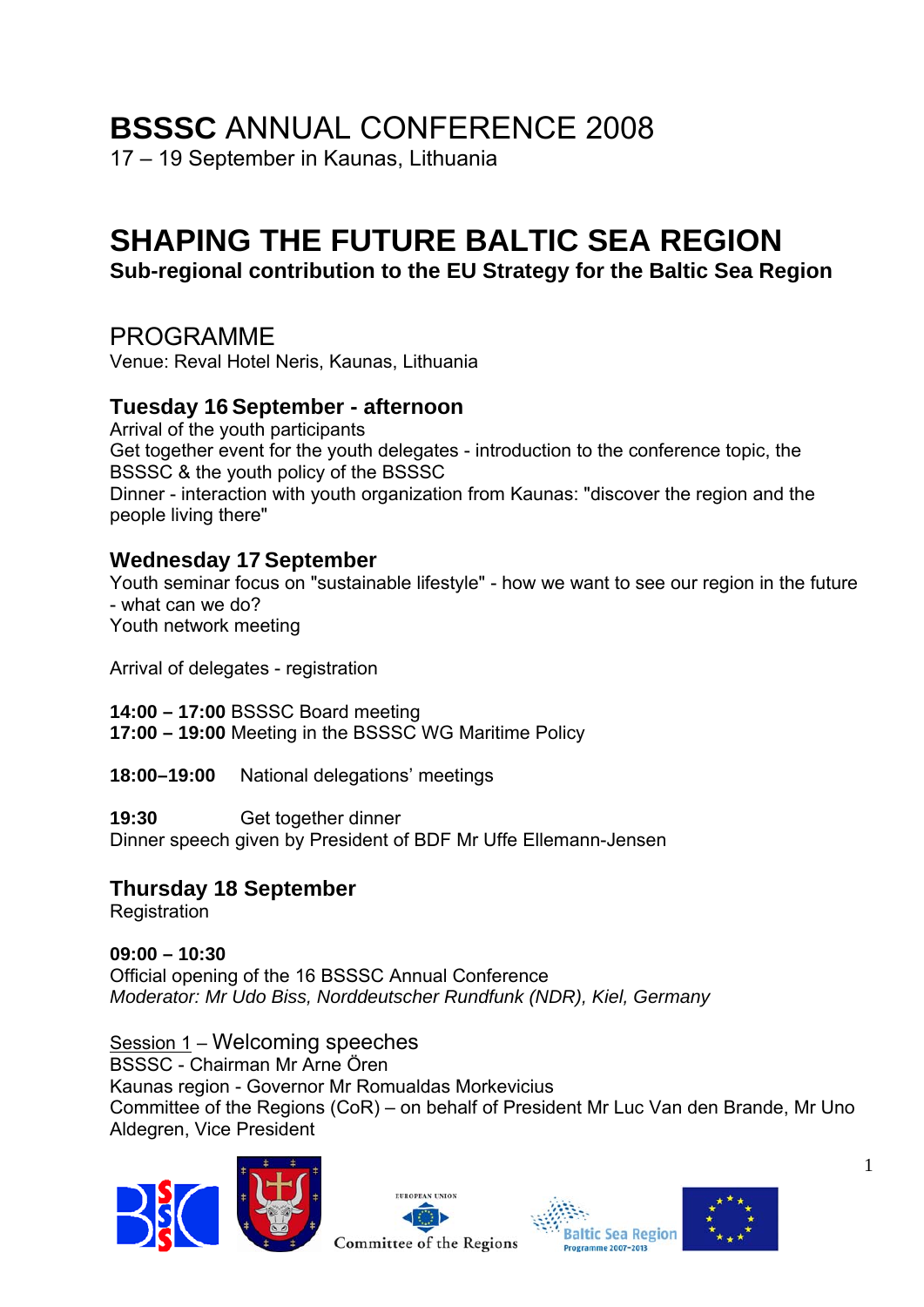National authorities of Lithuania - State Secretary Mr Deividas Matulionis, Ministry of Foreign Affairs

Council of the Baltic Sea States (CBSS) - Ambassador Mr Karsten Petersen, Ministry of Foreign Affairs, Denmark

Baltic Sea Region Programme 2007 - 2013 – Minister of Interior of Lithuania, Mr Regimantas Čiupaila

Coffee break

#### **11:00 – 13:00**

Session 2 - A sustainable and economically prosperous Baltic Sea Region – the need to promote deeper integration and competitiveness for the future

Baltic Sea Region from the EU perspective - European Commission DG Regional Policy, Deputy Director Mr Pasca-Raymondo

An EU Strategy for the Baltic Sea Region – State Secretary Mr Leif Zetterberg, Ministry of Enterprise, Energy and Communication, Sweden

Regions as important actors on the European arena, Vice President of the Assembly of European Regions (AER) Committee 1, Mr Håkan Sandgren, Sweden

Paradigm region: The Baltic Sea. Transformationprocesses and the importance of civil society structures, Prof. Bernd Henningsen, Humboldt University/Director of Department for Northern European Studies and Head of Baltic Sea School

Youth voice – young people in the BSR expectations and visions for the future by Ms Alexandra Ehlers and Mr Gerd Tarand, youth members of BSSSC Board

#### **Lunch**

#### **14:30 – 17:30**

- Session  $3$  How to develop a strong sustainable and competitive BSR –2 parallel sessions with political debates and action oriented discussions - shaping subregional input/contributions to the EU Strategy for the Baltic Sea Region. Additionally there will be arranged a roundtable as a part of the EU preparatory work with this Strategy as well as a Partner search café for BSR projects.
- Stimulating innovation by using diversity and cooperation cross boarders as building blocks.

Chaired by: Professor habil. dr. Vytautas OSTASEVICIUS High-Technologies Development Institute/Kaunas Technical University

- o CoR Commission for Economic and Social Policy
- o Ms Susanne Justesen, Copenhagen Business School
- o Mr Esa Kokkonen, Director, Baltic Institute of Finland
- o Ms Alevtina Zyuban, First pro-rector on scientific and innovative activity of St. Petersburg State University of Aerospace Instrumentation







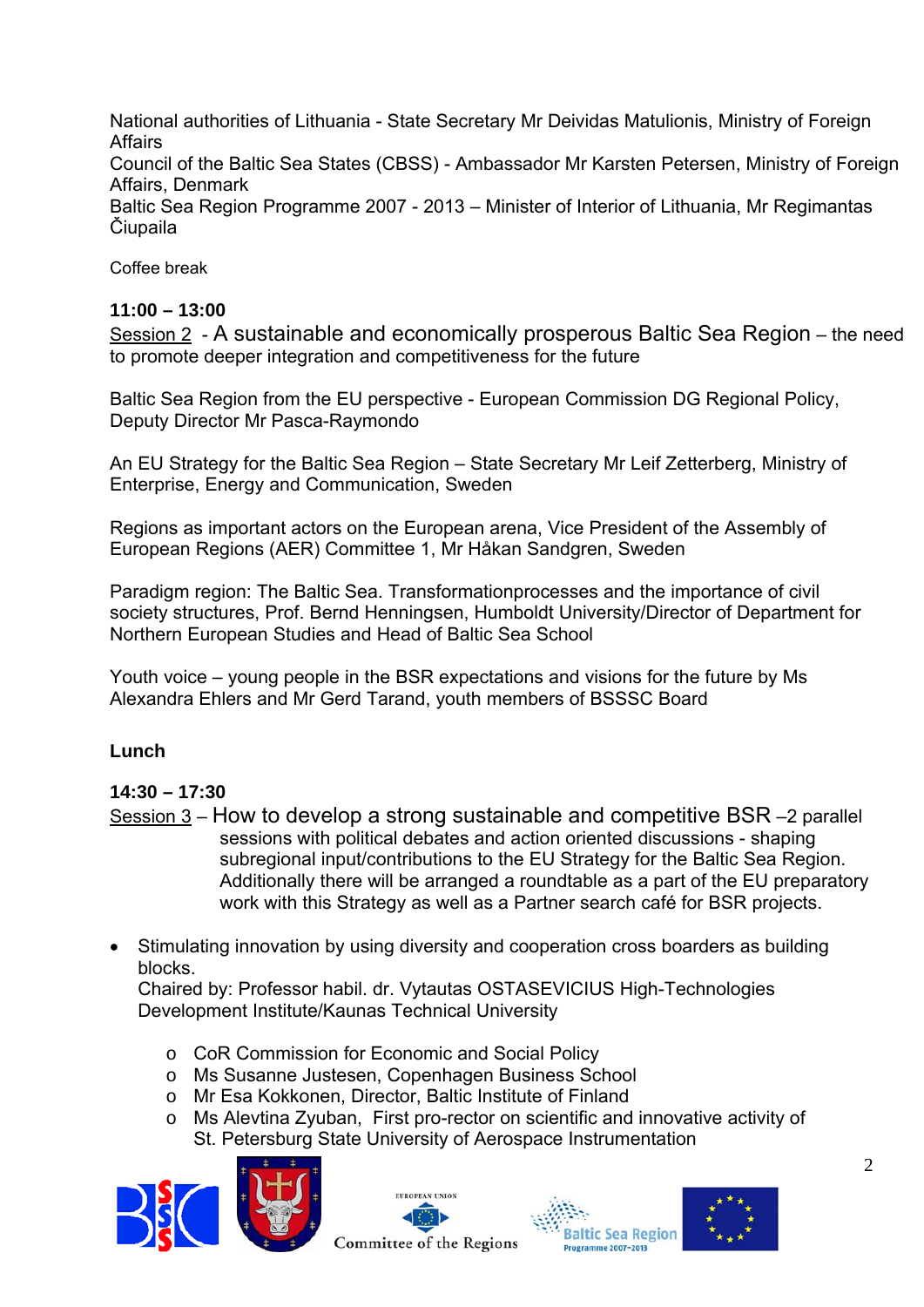- BSR as a maritime best practise region by 2015 (incl. Helcom action plan) Chaired by Mr. Stefan Musiolik, Chairman of the BSSSC WG on Maritime Policy
	- o Mr Pierre Schellekens, EU Commission DG Maritime affairs
	- o Mr Uwe Döring, Vice-President of the Interregional Group 'Baltic Sea Regions' in the Committee of the Regions (CoR), Schleswig-Holstein, Germany
	- o Ms Anne Christine Brusendorff, HELCOM
	- o Ms Saima Kalev, CoR rapporteur on Maritime affairs, Estonia

#### **15:30 – 18:00**

Project idea café - partner search event Baltic Sea Region Programme 2007 – 2013, laying ground for concrete cooperation - contributing to a future prosperous Baltic Sea Region! Idea owners can present and discuss their project ideas in round table debates.

#### **14:30 – 18:30 THE EU STRATEGY FOR THE BALTIC SEA REGION ROUNDTABLE**  "HOW TO MAKE THE BALTIC SEA REGION AN ACCESSIBLE AND ATTRACTIVE PLACE"

#### **14.30-15.15** Introductory session

 *Moderator: Mr Udo Biss, Norddeutscher Rundfunk (NDR), Kiel, Germany* 

- Mr Deividas Matulionis, State Secretary Ministry of Foreign Affairs, Lithuania
- Mr Knud Andersen, BSSSC Board member, Denmark
- Mr Colin Wolfe, Head of Territorial Cooperation Unit, DG Regional Policy, European Commission

#### **15.30-17.30 FOUR THEMATIC WORKSHOPS**

#### Transport and logistics

*Chairman: Mr Udo Biss, NDR, Germany*  Short speeches:

- Mr Milosz Momot, Policy Officer, International Transport Relations & Trans-European Network Policy, DG Energy and Transport, European Commission
- Mr Leif Zetterberg, State Secretary, Ministry of Enterprise, Energy and Communications, Sweden
- Mr Alminas Mačiulis, State Secretary, Ministry of Transport, Lithuania
- Ms. Annika Annerby-Jansson, BSSSC, Sweden

Debate with participants

#### Energy

*Chairman: Mr Flemming Nielsen, Head of Department in the Energy Agency of the Ministry of Climate and Energy, Denmark*  Short speeches:

Mr Jean-Arnold Vinois, Head of Energy policy & Security of supply Unit, DG Energy and Transport, European Commission







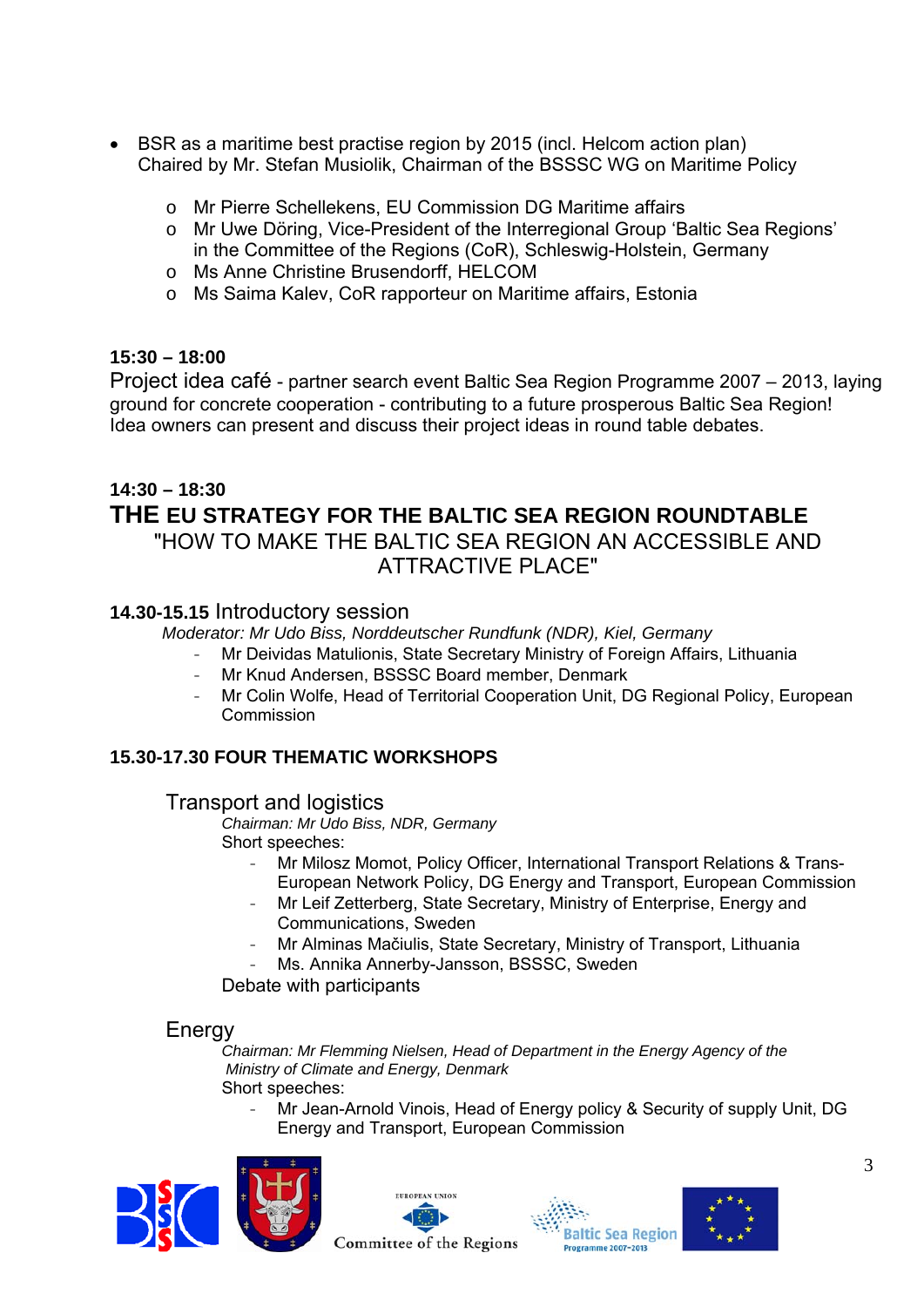- Prof. Wladyslaw Mielczarski, Coordinator for the TEN-E priority project ''Northern European Powerlink'', DG Energy and Transport, European Commission
- Mr Jonas Kazlauskas, Energy Agency, Ministry for Economy, Lithuania
- Mr Mart Jüssi, MP Estonia, Chairman of the BSPC WG on Sustainable Energy and Climate

Debate with participants

#### Information society

*Chairman: Mr Colin Wolfe, EU Commission, DG Regional Policy*  Short speeches:

- Mr Gordon Lennox, International Relations Officer, DG Information Society
- Mr Aurimas Matulis, Information Society Development Committee under the Government of Republic of Lithuania (tbc)
- Mr Ivar Petter Grötte, Western Norway Research Centre

Debate with participants

Quality of life – making the BSR an attractive place to live, work and visit (incl. sustainable communities, education, health, tourism)

*Chairman: Mr Udo Aldegren, CoR/Board member BSSSC*  Short speeches:

- Mr Jean Peyrony, Urban Development and Territorial Cohesion Unit, DG Regional Policy, European Commission
- Health and social wellbeing as important factor for quality of life and attractiveness of the BSR region, by Ms Toril Roscher-Nielsen, NDPHS
- Sustainable cities and regions by Mr Björn Grönholm, Head of Secretariat, UBC Environmental WG, Finland
- The Baltic Sea Region in the Global tourist market by Mr Vygintas Grinis, Baltic Sea Tourism Commission

Debate with participants

**17.45-18.30** Summing-up and conclusions

19:30 Dinner

## **Friday 19 September**

#### **09:30 – 11:45**

Session 4 -Towards a European Baltic Sea Strategy – sub-regional contribution *Moderator: Mr Udo Biss, Norddeutscher Rundfunk (NDR), Kiel, Germany* 

Contribution to shaping the future Baltic Sea Region – State Secretary Mr Carsten-Ludwig Lüdemann, City of Hamburg – incoming Chairman of BSSSC (2009 – 2010)